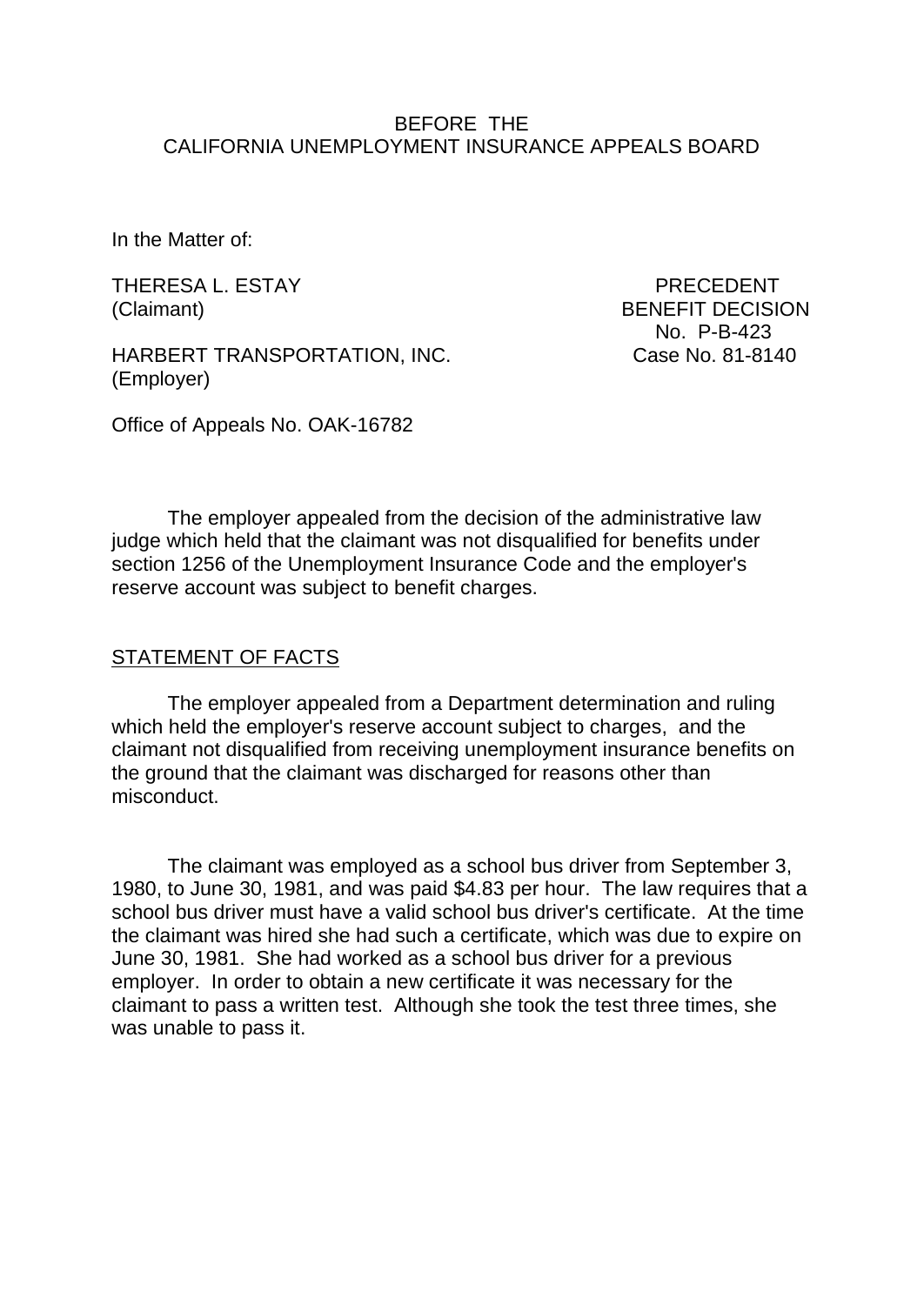The employer provided in-service training to facilitate its employees passing the test. The claimant had 10 hours of in-service training and attended 8.5 hours of classroom instruction. She did not attend an additional 5.5 hours of instruction which was available to her. The employer's instructors observed that the claimant seemed to be preoccupied with other matters during the time she was attending classes. However, she did not ask questions or indicate in any way that she did not understand the instruction. The claimant confided in the assistant to the general manager that she was having emotional problems, and he suggested that she delay taking the test the third time in order to give herself a better chance of passing. She did not follow the suggestion. When she failed the test for the third time, and her present certificate expired on June 30, 1981, the employer discharged her as she no longer had a valid certificate.

The employer contends that the claimant's unemployment was due to her own failure to pass the test, and that the employer should not be penalized since the employer has no control over the issuance, denial, or revocation of the school bus driver's certificate and must comply with the law.

# REASONS FOR DECISION

Section 1256 of the California Unemployment Insurance Code provides that an individual is disqualified for benefits, and sections 1030 and 1032 of the code provide that the employer's reserve account may he relieved of benefit charges, if the individual left his most recent work voluntarily without good cause or he has been discharged for misconduct connected with his most recent work.

In Appeals Board Decision No. P-B-37 the Appeals Board held that in determining whether there has been a voluntary leaving or discharge under code section 1256, it must first be determined who was the moving party in the termination. If the claimant left employment while continued work was available, then the claimant was the moving party. On the other hand, if the employer refused to permit an individual to continue working although the individual was ready, willing and able to do so, then the employer was the moving party.

In Appeals Board Decision No. P-B-288, the Appeals Board held that, by voluntarily embarking upon a course of conduct which resulted in the loss of his driver's license, the loss of employment was attributable to an act of volition on the claimant's part and therefore was "voluntary" and consequently the claimant was subject to disqualification under section 1256 of the code.